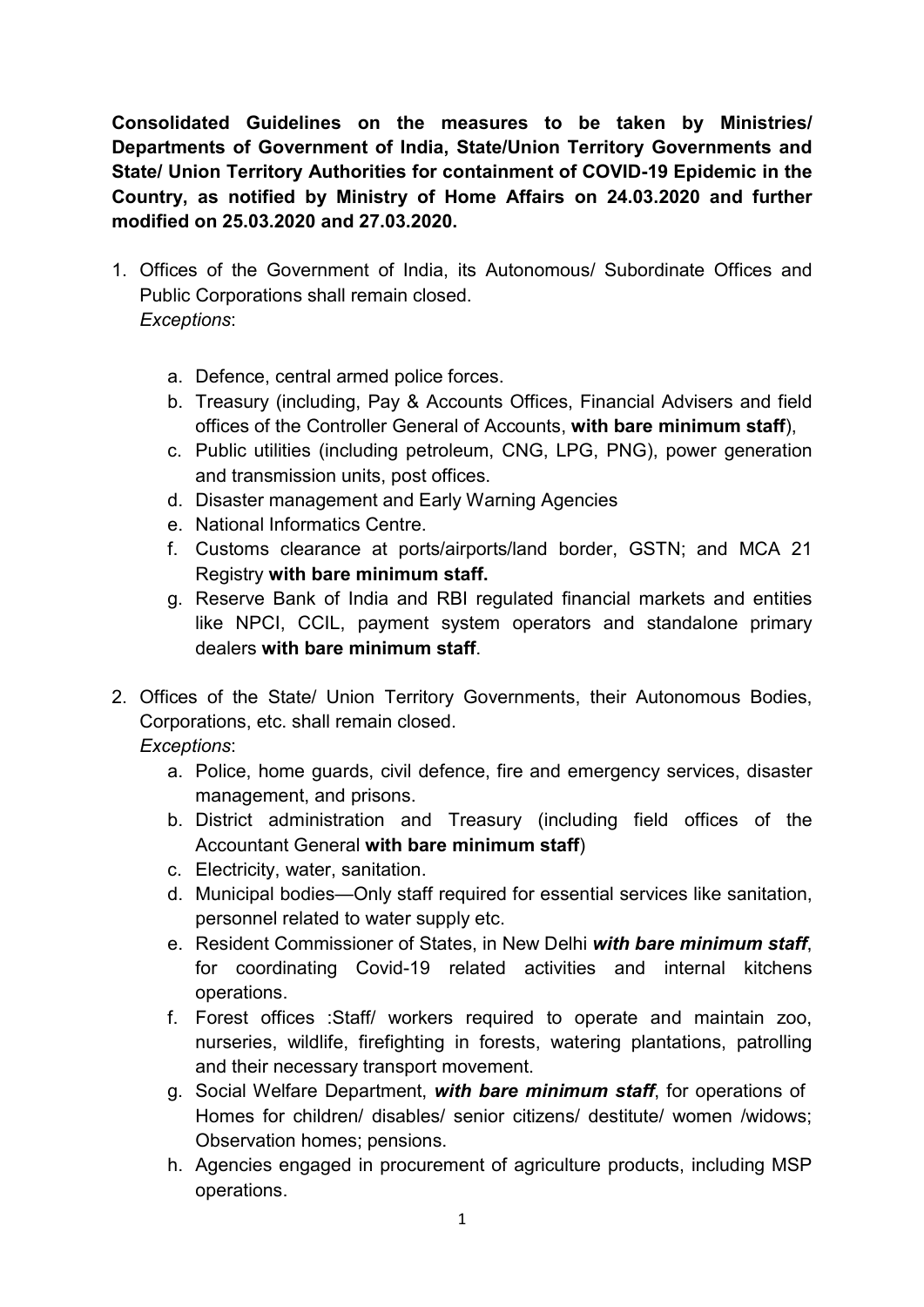i. 'Mandis' operated by the Agriculture Produce Market Committee or as notified by the State Government.

The above offices (Sl. No 1 & 2) should work with minimum number of employees. All other offices may continue to work-from-home only.

- 3. Hospitals, Veterinary Hospitals and all related medical establishments, including their manufacturing and distribution units, both in public and private sector, such as dispensaries, chemist, Pharmacies (including Jan Aushadhi Kendra) and medical equipment shops, laboratories, Pharmaceutical research labs, clinics, nursing homes, ambulance etc. will continue to remain functional. The transportation for all medical personnel, nurses, para-medical staff, other hospital support services be permitted.
- 4. Commercial and private establishments shall be closed down. Exceptions:
	- a. Shops, including ration shops (under PDS), dealing with food, groceries, fruits and vegetables, dairy and milk booths, meat and fish, animal fodder, fertilizers, seeds and pesticides. However, district authorities may encourage and facilitate home delivery to minimize the movement of individuals outside their homes.
	- b. Banks, insurance offices, and ATMs including IT vendors for banking operations; Banking Correspondent and ATM operation and cash management agencies.
	- c. Print and electronic media.
	- d. Telecommunications, internet services, broadcasting and cable services. IT and IT enabled Services only (for essential services) and as far as possible to work from home.
	- e. Delivery of all essential goods including food, pharmaceuticals, medical equipment through E-commerce.
	- f. Petrol pumps, LPG, Petroleum and gas retail and storage outlets.
	- g. Power generation, transmission and distribution units and services.
	- h. Capital and debt market services as notified by the Securities and Exchange Board of India.
	- i. Cold storage and warehousing services.
	- j. Private security services.
	- k. Data and call centers for Government activities only.
	- l. Farming operations by farmers and farm workers in the field.
	- m. 'Custom Hiring Centres (CHC)' related to farm machinery.

All other establishments may work-from-home only.

5. Industrial Establishments will remain closed. Exceptions: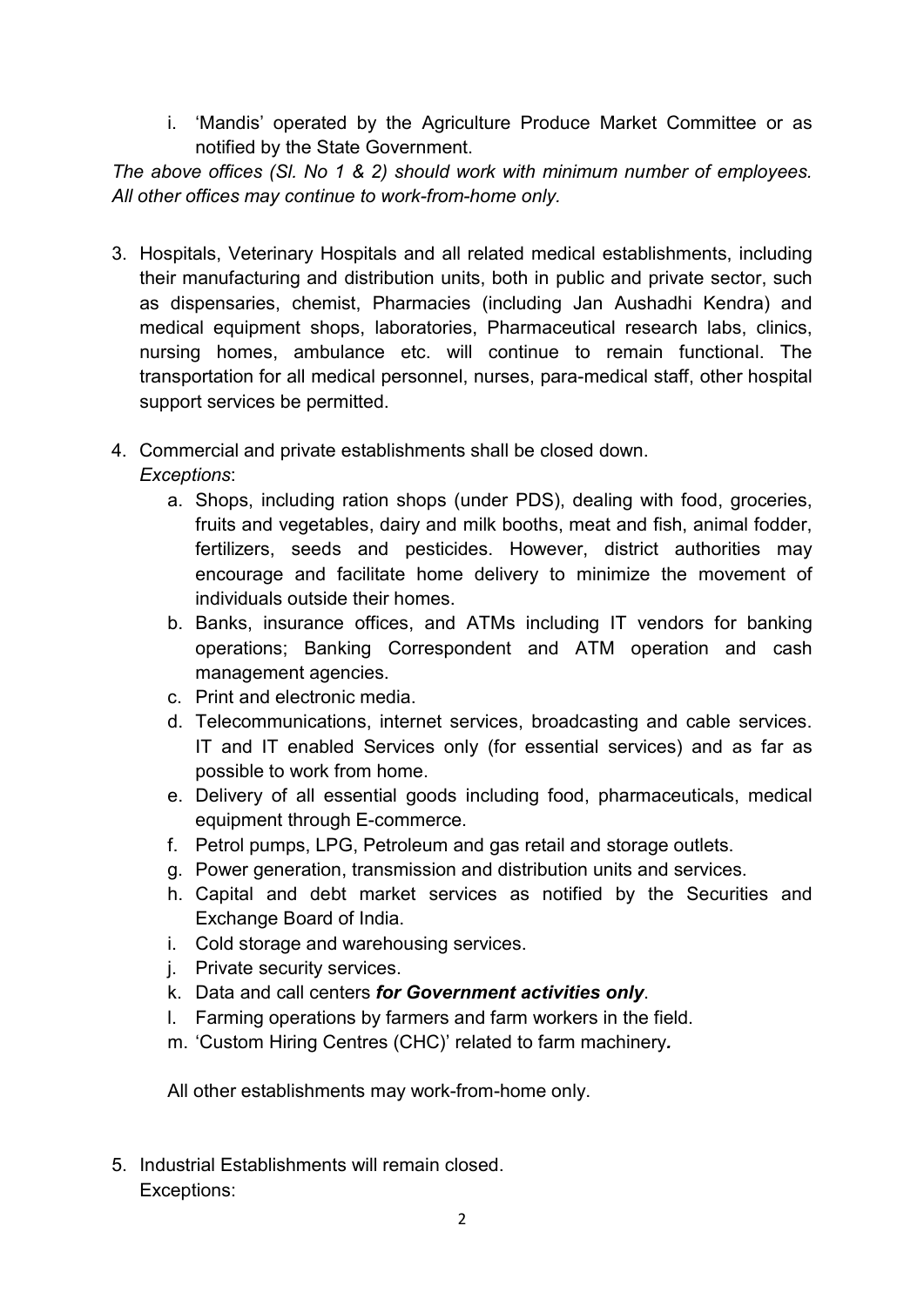- a. Manufacturing units of essential goods, including drugs, pharmaceutical, medical devices, their raw materials & intermediates.
- b. Production units, which require continuous process, after obtaining required permission from the State Government.
- c. Coal and mineral production, transportation, supply of explosives and activities incidental to mining operations.
- d. Manufacturing units of packaging material for food items, drugs, pharmaceutical and medical devices.
- e. Manufacturing and packaging units of Fertilizers, Pesticides and Seeds
- 6. All transport services air, rail, roadways will remain suspended. Exceptions:
	- a. Transportation for essential goods only.
	- b. Fire, law and order and emergency services.
	- c. Operations of Railways, Airports and Seaports for cargo movement, relief and evacuation and their related operational organisations.
	- d. Inter-state movement of goods/ cargo for inland and exports.
	- e. Cross land border movement of essential goods including petroleum products and LPG, food products, medical supplies.
	- f. Intra and inter-state movement of harvesting and sowing related machines like combined harvester and other agriculture/horticulture implements.
- 7. Hospitality Services to remain suspended

Exceptions:

- a. Hotels, homestays, lodges and motels, which are accommodating tourists and persons stranded due to lockdown, medical and emergency staff, air and sea crew.
- b. Establishments used/ earmarked for quarantine facilities.
- 8. All educational, training, research, coaching institutions etc. shall remain closed.
- 9. All places of worship shall be closed for public. No religious congregations will be permitted, without any exception.
- 10. All social/ political/ sports/ entertainment/ academic/ cultural/ religious functions / gatherings shall be barred.
- 11. In case of funerals, congregation of not more than twenty persons will be permitted.
- 12. All persons who have arrived into India after 15.02.2020, and all such persons who have been directed by health care personnel to remain under strict home/ institutional quarantine for a period as decided by local Health Authorities, failing which they will be liable to legal action under Sec. 188 of the IPC.